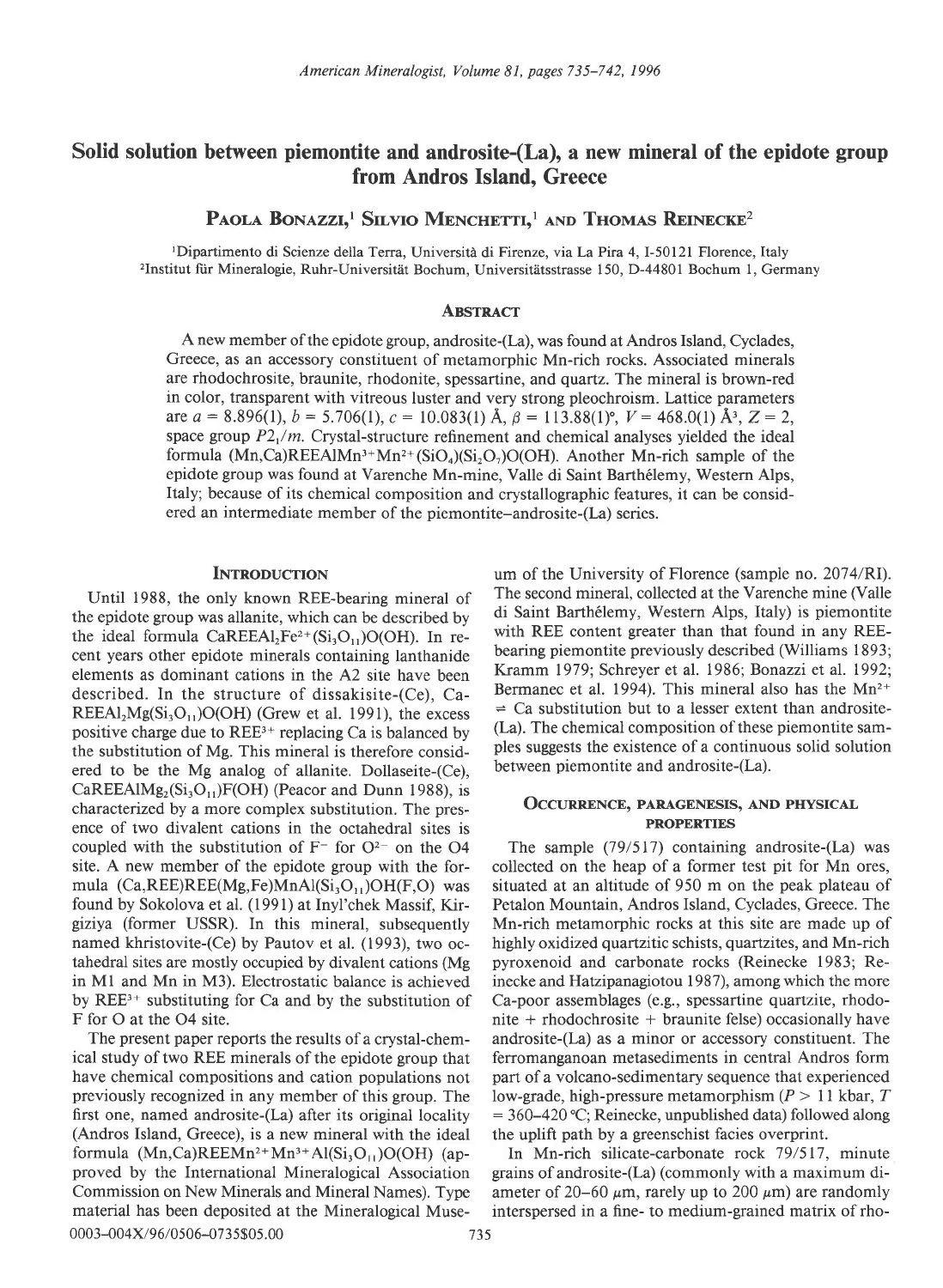TABLE 1, Calculated and observed powder diffraction data for androsite

| hkl              | $d_{\rm calc}$ <sup>*</sup> | $***$<br>$I_{\rm catic}$ | $d_{obs}$ | III <sub>o</sub> |
|------------------|-----------------------------|--------------------------|-----------|------------------|
| 101              | 7.886                       | 26                       | 7.89      | 20               |
| 101              | 5.152                       | 16                       | 5.16      | 10               |
| 102              | 4.964                       | 14                       | 4.98      | 25               |
| 110              | 4.671                       | 16                       | 4.68      | 20               |
| 002              | 4.610                       | 11                       | 4.62      | 10               |
| 012              | 3.586                       | 7                        | 3.594     | 20               |
| 211              | 3.506                       | 41                       | 3.504     | 40               |
| 210              | 3.312                       | 11                       | 3.318     | 10               |
| 201              | 3.265                       | 8                        | 3.270     | 10               |
| 302              | 2.908                       | 24                       | 2.897     | 100              |
| 113              | 2.895                       | 100                      |           |                  |
| 020              | 2.853                       | 35                       | 2.857     | 45               |
| 300              | 2.712                       | 15                       |           |                  |
| 013              | 2.706                       | 31                       | 2.707     | 60               |
| 120              | 2.692                       | 37                       |           |                  |
| $\overline{3}11$ | 2.616                       | 53                       | 2.615     | 60               |
| 202              | 2.576                       | 29                       | 2.576     | 35               |
| $\overline{1}22$ | 2.474                       | 8                        |           |                  |
| 022              | 2.426                       | 8                        | 2.429     | 15               |
| 313              | 2.387                       | 14                       | 2.389     | 20               |
| 222              | 2.311                       | 14                       | 2.312     | 15               |
| 401              | 2.180                       | 23                       | 2.178     | 60               |
| 221              | 2.148                       | 20                       | 2.145     | 60               |
| 223              | 2.111                       | 16                       | 2.112     | 20               |
| 023              | 2.091                       | 16                       | 2.086     | 25               |
| 222              | 1.912                       | 13                       | 1.913     | 20               |
| 224              | 1.873                       | 11                       | 1.876     | 20               |
| 133              | 1.655                       | 13                       | 1.655     | 35               |
| 322              | 1.642                       | 11                       | 1.639     | 20               |
| 424              | 1.622                       | 23                       | 1.623     | 40               |

\* The d values calculated on the basis of  $a = 8.896(1)$ ,  $b = 5.706(1)$ , c  $= 10.083(1)$  Å,  $\beta = 113.88(1)$ °.

\*\* Intensities calculated using XPOW software, version 2.0 (Downs et al. 1993). Only reflections with  $1/1<sub>o</sub> > 8$  are listed.

dochrosite, patchy rhodonite, fine-grained subhedral braunite, and rare fishnet-type garnet (85 mol% spessartine, 9 mol% grossular, 6 mol% andradite). Androsite-(La) crystals are subhedral to euhedral, untwinned, brown-red in color, transparent, with vitreous luster. Pleochroism in plane-polarized light is very strong:  $X =$ pale orange-brown and  $Z =$  deep brown-red (Y not determined). The mean refractive index, calculated from the Gladstone-Dale relationship using the constants given by Mandarino (1976), is 1.877. The observed density is  $>4.03$  g/cm<sup>3</sup> (it sinks in Clerici solution); the calculated value is  $4.21$  g/cm<sup>3</sup>.

The second mineral was found in a fine-grained, reddish-brown gneiss (VA90/l) sampled on the dump of the abandoned Mn mine at Varenche, Valle di Saint Barthé-Iemy, a few kilometers northeast of Nus, Valle d'Aosta, Italy. The metasedimentary rocks at Varenche probably form part of the Tsaté nappe  $($  = Combin Unit s.s., Dal Piaz 1988; Marthaler and Stampfli 1989), a composite nappe made up of calcschists, MORB-type metabasalts and metagabbros, serpentinites, and pelagic (partly manganiferous) metasediments, which were metamorphosed at greenschist-facies conditions. They locally retain relics of a low-grade, high-pressure metamorphism (Sperlich 1988; Reinecke, unpublished data). The highly oxidized, Mn-rich rocks consist mainlv of varicolored spessartineTABLE 2. Crystal data and experimental details

|                                                                    | $VA-1a$                   | <b>AND-517</b>            |
|--------------------------------------------------------------------|---------------------------|---------------------------|
| Space group                                                        | P2,/m                     | $P2\frac{1}{m}$           |
| Cell parameters:                                                   |                           |                           |
| a(A)                                                               | 8.890(2)                  | 8.896(1)                  |
| b(A)                                                               | 5.690(1)                  | 5.706(1)                  |
| C(A)                                                               | 10.135(2)                 | 10.083(1)                 |
| $\beta$ (°)                                                        | 114.44(2)                 | 113.88(1)                 |
|                                                                    | 466.7(2)                  | 468.0(1)                  |
| $V(\lambda^3)$<br>$Z$                                              | 2                         | $\overline{2}$            |
| Crystal size $(\mu m)$                                             | $48 \times 64 \times 256$ | $32 \times 60 \times 65$  |
| Theta range (°)                                                    | $2 - 32$                  | $2 - 32$                  |
| Scan mode, scan width                                              | $\omega$ , 2.8°           | $\omega$ , 2.8 $^{\circ}$ |
| Scan speed (°/min)                                                 | $1.0 - 3.3$               | $0.9 - 2.7$               |
| Refl. used for $\psi$ scan: hkl                                    | 153                       | 124                       |
| Relative $x$ angle ( $\degree$ )                                   | 86.9                      | 87.4                      |
| Min. transmission (%)                                              | 84.3                      | 92.4                      |
| Independent refl.                                                  | 1693                      | 1455                      |
| Observed refl.                                                     | 1219                      | 1130                      |
| $F_{\rm e}$ > $n\sigma_{\rm m}$                                    | $n = 8$                   | $n = 6$                   |
| $R_{\text{merge}}$ (%)                                             | 2.02                      | 2.30                      |
| $H(\% )$                                                           | 2.40                      | 2.63                      |
| $H_w (%)$                                                          | 2.01                      | 2.03                      |
| $Note: AND-517 = androsite: VA-1a = manaanoan REE-rich piemontite$ |                           |                           |

Note: AND-517 = androsite; VA-1a = manganoan REE-rich piemontite from Varenche.

hematite quartzites and braunite- and spessartine-bearing rocks, with variable proportions of rhodochrosite, crossite-magnesioriebeckite, phlogopite, phengite, clinochlore, talc, Na-bearing pyroxene, rutile and barite, and uncommon minerals such as ardennite, Mn-rich berzeliite, kutnahorite, and tirodite (Baldelli et al. 1983; Reinecke, unpublished data). The VA90/l gneiss contains the relic high-pressure assemblage aegirine ( $\text{Id}_{35-37}$ Ac<sub>61</sub>Aug<sub>2-4</sub>, partly replaced by very fine-grained intergrowths of albite and hematite), spessartine, hematite, colorless crossite, quartz, phengite, with minor rutile and REE-rich piemontite. Abundant albite poikiloblasts in the matrix, manganoan phlogopite replacing phengite and crossite, and magnesioriebeckite rims around crossite are interpreted as members of a lower pressure assemblage. The REE-rich piemontite described here occurs as a few scattered grains,  $20-180 \mu m$  in diameter, in the gneiss. It forms euhedral, prismatic crystals, brownish-red in color, commonly twinned after {100}, and displays vivid absorption colors  $(X =$  pale orange-brown,  $Y =$  orange-brown, and Z = bright orange-red).

#### EXPERIMENTAL METHODS

An X-ray powder pattern of androsite-(La) (Table 1) was obtained from a few minute grains by means of a Gandolfi camera (diameter = 114.6 mm, Ni-filtered CuK $\alpha$ radiation). For the crystal-structure study, two optically homogeneous crystals, AND-517 and VA-la, were selected from rock samples 79/517 (Andros) and VA90-l (Varenche), respectively. Unit-cell parameters and intensity data were measured on an Enraf Nonius CAD4 diffractometer with graphite-monochromatized Mo $K\alpha$  radiation. Crystal data and experimental details are reported in Table 2. Intensities were corrected for Lorentz and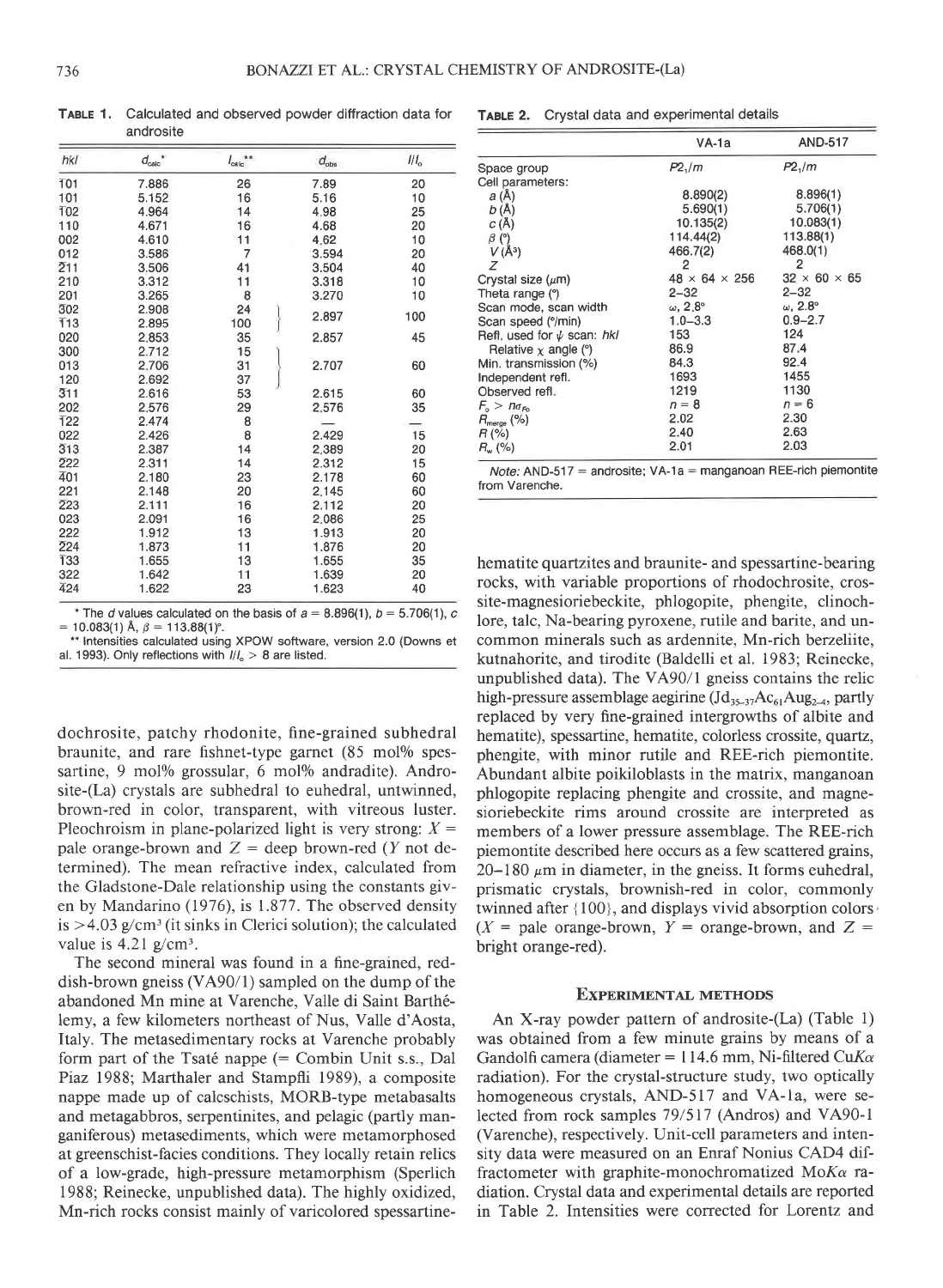TABLE 3. Atomic positional and displacement parameters for androsite-(La)

| TABLE 4. Atomic positional and displacement parameters for |
|------------------------------------------------------------|
| the REE-rich piemontite from Varenche                      |

|                 | x/a       | y/b       | Z/C       | $U_{\text{eq}}(\AA^2)$ |
|-----------------|-----------|-----------|-----------|------------------------|
| A1              | 0.7587(1) | 0.7500    | 0.1525(1) | 0.0117(3)              |
| А2              | 0.5922(1) | 0.7500    | 0.4275(1) | 0.0110(1)              |
| Si1             | 0.3504(2) | 0.7500    | 0.0368(2) | 0.0086(4)              |
| Si <sub>2</sub> | 0.6937(2) | 0.2500    | 0.2809(2) | 0.0080(5)              |
| Si <sub>3</sub> | 0.1915(2) | 0.7500    | 0.3251(2) | 0.0066(5)              |
| M1              | 0.0000    | 0.0000    | 0.0000    | 0.0070(3)              |
| M <sub>2</sub>  | 0.0000    | 0.0000    | 0.5000    | 0.0085(6)              |
| M <sub>3</sub>  | 0.3130(1) | 0.2500    | 0.2099(1) | 0.0129(3)              |
| 01              | 0.2470(3) | 0.9925(5) | 0.0266(3) | 0.0143(10)             |
| O2              | 0.3140(3) | 0.9746(5) | 0.3601(3) | 0.0104(10)             |
| O3              | 0.8052(3) | 0.0133(5) | 0.3306(3) | 0.0116(9)              |
| O4              | 0.0576(5) | 0.2500    | 0.1317(4) | 0.0082(13)             |
| O5              | 0.0481(4) | 0.7500    | 0.1584(4) | 0.0103(14)             |
| O6              | 0.0796(5) | 0.7500    | 0.4211(4) | 0.0097(13)             |
| 07              | 0.5189(5) | 0.7500    | 0.1773(5) | 0.0139(15)             |
| Ο8              | 0.5545(5) | 0.2500    | 0.3430(5) | 0.0211(17)             |
| O9              | 0.6036(5) | 0.2500    | 0.1042(5) | 0.0174(16)             |
| O10             | 0.0913(5) | 0.2500    | 0.4338(5) | 0.0079(13)             |
| н               | 0.100(7)  | 0.2500    | 0.350(7)  | 0.07(1)                |

|                 | x/a       | y/b       | Z/C       | $U_{\infty}(\AA^2)$ |
|-----------------|-----------|-----------|-----------|---------------------|
| A1              | 0.7590(1) | 0.7500    | 0.1523(1) | 0.0128(3)           |
| A <sub>2</sub>  | 0.5942(1) | 0.7500    | 0.4256(1) | 0.0123(1)           |
| Si1             | 0.3440(1) | 0.7500    | 0.0399(1) | 0.0082(4)           |
| Si <sub>2</sub> | 0.6893(1) | 0.2500    | 0.2787(1) | 0.0081(4)           |
| Si3             | 0.1864(1) | 0.7500    | 0.3213(1) | 0.0072(4)           |
| M1              | 0.0000    | 0.0000    | 0.0000    | 0.0086(3)           |
| M <sub>2</sub>  | 0.0000    | 0.0000    | 0.5000    | 0.0072(5)           |
| M <sub>3</sub>  | 0.3020(1) | 0.2500    | 0.2151(1) | 0.0126(3)           |
| O1              | 0.2401(3) | 0.9921(4) | 0.0327(3) | 0.0154(8)           |
| O <sub>2</sub>  | 0.3087(3) | 0.9763(4) | 0.3578(2) | 0.0114(8)           |
| O <sub>3</sub>  | 0.7998(3) | 0.0135(4) | 0.3357(3) | 0.0139(7)           |
| O4              | 0.0558(4) | 0.2500    | 0.1313(3) | 0.0095(11)          |
| O <sub>5</sub>  | 0.0450(4) | 0.7500    | 0.1524(3) | 0.0116(11)          |
| O6              | 0.0740(4) | 0.7500    | 0.4153(4) | 0.0101(11)          |
| Ο7              | 0.5154(4) | 0.7500    | 0.1768(4) | 0.0162(12)          |
| O8              | 0.5410(4) | 0.2500    | 0.3286(4) | 0.0208(14)          |
| O9              | 0.6153(4) | 0.2500    | 0.1027(4) | 0.0203(14)          |
| O10             | 0.0865(4) | 0.2500    | 0.4311(4) | 0.0093(11)          |
| н               | 0.062(6)  | 0.2500    | 0.341(6)  | 0.05(1)             |

polarization effects and for absorption (North et al. 1968). Structure refinements were performed using SHELX (Sheldrick 1976) with a weighting scheme  $w = k/\sigma_{F_0}^2$ . Final refinement cycles, with anisotropic displacement parameters for all atoms other than H, gave  $R_w$  values of 2.03 and 2.01% for AND-517 and VA-1a, respectively. Occupancy was refined for M1, M2, M3, A1, and A2 sites. Scattering factors and correction factors for anomalous dispersion were taken from the International Tables for X-ray Crystallography, volume IV (Ibers and Hamilton 1974). The atomic coordinates and isotropic displacements for androsite-(La) and piemontite from Varenche are given in Tables 3 and 4, respectively.

Preliminary semiquantitative EDS analyses of a few grains of the two minerals indicated their peculiar chemical compositions. For crystals from sample 79-517, normalization to  $\Sigma_{\rm cations}$  = 8.00 always led to Mn ranging from 2.4 to 2.6 atoms per formula unit (apfu). Quantitative chemical analyses were subsequently obtained using an ARL-SEMQ electron microprobe. The crystals analyzed were those used for the structure refinements. The analyses were performed on  $K_{\alpha}$  lines for light elements (F, Mg, Al, Si, Ca, Ti, Mn, Fe, Cu), La lines for Sr and Y, and  $M\alpha$  lines for Th. To avoid intra-REE interferences, La and Ce were determined on  $L\alpha$  peaks and Nd, Pr, Sm. and Gd on  $L\beta$  peaks. Heavy rare earth elements were not included in the file because they were below the detection limit of the instrument. The REE standards used were those of Drake and Weill (1972). Chemical analyses for crystals AND-517 and VA-1a are given in Table 5.

### **DISCUSSION**

The structure of androsite-(La) is topologically identical to the other monoclinic members of the epidote group. Only minor variations, related to the particular chemical composition, affect the atomic arrangement in androsite-

| <b>TABLE 5.</b> Chemical composition (wt%) and atomic proportions |
|-------------------------------------------------------------------|
| of the single crystals studied                                    |

| CaO<br>SrO<br>$La_2O_3$<br>Ce <sub>2</sub> O <sub>3</sub><br>$Pr_2O_3$ | 9.403<br>3.490<br>2.950<br>6.427<br>0.910<br>2.840<br>0.453 | 5.810<br>0.663<br>7.225<br>6.673<br>1.342 |
|------------------------------------------------------------------------|-------------------------------------------------------------|-------------------------------------------|
|                                                                        |                                                             |                                           |
|                                                                        |                                                             |                                           |
|                                                                        |                                                             |                                           |
|                                                                        |                                                             |                                           |
|                                                                        |                                                             |                                           |
| Nd <sub>2</sub> O <sub>3</sub>                                         |                                                             | 4.722                                     |
| Sm <sub>2</sub> O <sub>3</sub>                                         |                                                             | 0.313                                     |
| Gd <sub>2</sub> O <sub>3</sub>                                         | 0.210                                                       | 0.027                                     |
| ThO <sub>2</sub>                                                       | 0.937                                                       | $\sim$                                    |
| MnO*                                                                   | 11.350                                                      | 28.288                                    |
| MgO                                                                    | 1.157                                                       |                                           |
| CuO                                                                    | 1.813                                                       | 0.155                                     |
| $Fe2O3$ *                                                              | 5.516                                                       | 1.175                                     |
| AI <sub>2</sub> O <sub>3</sub>                                         | 15.113                                                      | 8.542                                     |
| TiO <sub>2</sub>                                                       | $\overline{\phantom{a}}$                                    | 0.027                                     |
| SiO <sub>2</sub>                                                       | 31.330                                                      | 30.413                                    |
| F                                                                      | 0.107                                                       | 0.100                                     |
| Total                                                                  | 94.006                                                      | 95.475                                    |
| $-0 = F$                                                               | 0.045                                                       | 0.042                                     |
| Total                                                                  | 93.961                                                      | 95.433                                    |
| Ca                                                                     | 0.964                                                       | 0.627                                     |
| Sr                                                                     | 0.194                                                       | 0.039                                     |
| La                                                                     | 0.105                                                       | 0.268                                     |
| Ce                                                                     | 0.226                                                       | 0.246                                     |
| Pr                                                                     | 0.032                                                       | 0.049                                     |
| Nd                                                                     | 0.097                                                       | 0.170                                     |
| Sm                                                                     | 0.015                                                       | 0.011                                     |
| Gd                                                                     | 0.007                                                       | 0.001                                     |
| Th                                                                     | 0.020                                                       | $\overline{\phantom{m}}$                  |
| Mn                                                                     | 0.929                                                       | 2.412                                     |
| Mg                                                                     | 0.166                                                       |                                           |
| Cu                                                                     | 0.134                                                       | 0.012                                     |
| Fe                                                                     | 0.398                                                       | 0.089                                     |
| AI                                                                     | 1.709                                                       | 1.013                                     |
| Tì                                                                     | $\longrightarrow$                                           | 0.002                                     |
| Si                                                                     | 3.004                                                       | 3.061                                     |
| F                                                                      | 0.032                                                       | 0.032                                     |
| REE                                                                    | 0.502                                                       | 0.745                                     |

MnO and Fe<sub>2</sub>O<sub>3</sub> as total Mn and Fe, respectively; H<sub>2</sub>O not determined, Total cations =  $8.0$ .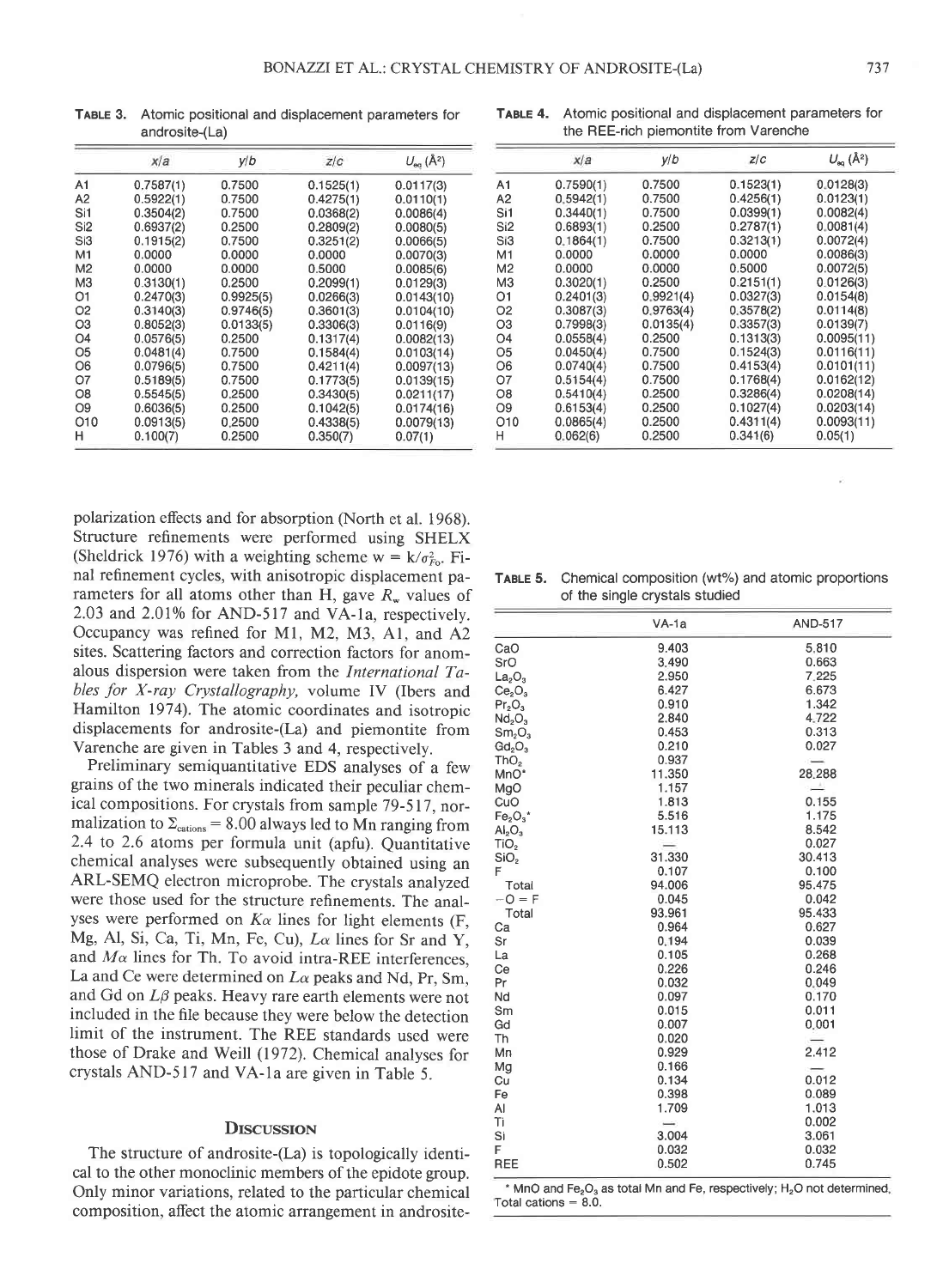| <b>TABLE 6.</b> Selected interatomic distances (A), polyhedral |
|----------------------------------------------------------------|
| volumes $(A3)$ , and the numbers of electrons derived          |
| from site-occupancy refinements                                |
|                                                                |

|                     | VA-1a    | AND-517  |
|---------------------|----------|----------|
| $Si1-O1 \times 2$   | 1.643(2) | 1.642(3) |
| Si1-07              | 1.580(3) | 1.592(4) |
| Si1-09              | 1.629(5) | 1.631(6) |
| Mean                | 1.624    | 1.627    |
| V                   | 2.19     | 2.20     |
| Si2-O3 $\times$ 2   | 1.625(2) | 1.630(3) |
| Si2-O8              | 1.596(4) | 1.598(6) |
| Si2-O9              | 1.626(4) | 1.631(5) |
| Mean                | 1.618    | 1.622    |
| V                   | 2.17     | 2.19     |
| Si3-O2 $\times$ 2   | 1.626(2) | 1.626(3) |
| Si3-O5              | 1.652(3) | 1.648(3) |
| Si3-O6              | 1.641(5) | 1.646(5) |
| Mean                | 1.636    | 1.636    |
| v                   | 2.23     | 2.23     |
| $M1-O1 \times 2$    | 2.021(3) | 2.104(3) |
| $M1-O4 \times 2$    | 1.869(2) | 1.873(2) |
| $M1-O5 \times 2$    | 2.014(2) | 2.053(3) |
| Mean                | 1.968    | 2.010    |
| V                   | 10.10    | 10.75    |
| e= (M1)             | 19.1     | 24.6     |
| $M2-O3 \times 2$    | 1.869(2) | 1.879(2) |
| $M2-O6 \times 2$    | 1.913(3) | 1.904(3) |
| $M2-010 \times 2$   | 1.883(3) | 1.892(4) |
| Mean                | 1.889    | 1.892    |
| V                   | 8.91     | 8.94     |
| e <sup>-</sup> (M2) | 13.0     | 13.5     |
| $M3-O1 \times 2$    | 2.243(3) | 2.245(3) |
| $M3-O2 \times 2$    | 2.109(2) | 2.180(3) |
| M3-04               | 1.993(3) | 2.082(4) |
| M3-O8               | 1.953(3) | 2.020(4) |
| Mean                | 2.109    | 2.159    |
| v                   | 11.93    | 12.60    |
| e <sup>-</sup> (M3) | 24.0     | 25.0     |
| A1-07               | 2.280(4) | 2.246(5) |
| $A1-O3 \times 2$    | 2.297(3) | 2.248(3) |
| A1-O1 $\times$ 2    | 2.384(3) | 2.313(3) |
| A1-05               | 2.542(4) | 2.551(4) |
| Mean                | 2.364    | 2.320    |
| V                   | 15.91    | 15.44    |
| e <sup>-</sup> (A1) | 21.6     | 23.0     |
| A2-O7               | 2.321(4) | 2.336(5) |
| $A2-O2 \times 2$    | 2.534(2) | 2.511(3) |
| A2-010              | 2.599(3) | 2.588(4) |
| A2-O2' $\times$ 2   | 2.670(3) | 2.621(3) |
| A2-O3 $\times$ 2    | 2.792(3) | 2.881(3) |
| A2-O8 $\times$ 2    | 2.983(1) | 2.957(1) |
| Mean                | 2.688    | 2.686    |
| V                   | 34.38    | 34.32    |
| $e^{-}$ (A2)        | 44.5     | 48.2     |
| 010-04              | 2.936(5) | 2.938(7) |
|                     |          |          |

(La) and to a lesser extent in the REE-rich piemontite from Varenche. The structure consists of two independent edge-sharing octahedral chains, both extending parallel to  $b$ : a single chain of M2 octahedra and a composite chain of M1 octahedra with M3 polyhedra attached on alternate sides along its length. The chains are crosslinked by  $SiO_4$  and  $Si_2O_7$  groups, and the remaining cavities are occupied by the A1 and A2 cations. In Table 6 selected interatomic distances and other relevant structural parameters are given.

## **Site populations**

A polyhedra. On the basis of chemical data and occupancy refinement, we infer that in androsite-(La) the A1



FIGURE 1. Parameters of the A1 polyhedron as a function of the Mn<sup>2+</sup> content of A1. Average of the six smallest A1-O distances is designated  $(Al-O)$ ; the equation of the regression line is:  $y = 2.404 - 0.135x$  ( $r = -0.993$ ). Difference between the seventh (A1-O6) and the sixth largest (A1-O5) distances is designated  $\delta_{7-6}$ ; the equation of the regression line is  $y = 0.321 +$  $0.280x$  ( $r = 0.990$ ). Solid and open squares represent piemontite from Saint Marcel (Dollase 1969) and REE-bearing piemontite crystals, respectively [BR1A, BR2P, BR2H (Bonazzi et al. 1992), BR1P (authors' unpublished data)]; solid circles represents VA1-a and solid triangles AND-517; open circles represent the sample from Nezilovo (Bermanec et al. 1994), for which a content of  $Mn_{\text{Al}}^{2+} = 0.30$  apfu was assumed (see text).

site is occupied by  $0.60Mn + 0.40Ca$ . Such a high content of  $Mn^{2+}$  modifies the arrangement of the linked O atoms: The seventh neighbor  $(06)$  is shifted away from A1, so that the latter can be more appropriately described as sixfold-coordinated. This is apparent from the value of the gap between the seventh and the sixth distance  $(\delta_{7-6})$ , which increases from  $0.316$  Å in piemontite (Dollase 1969) to 0.490 Å in androsite- $(La)$  (Fig. 1). The high content of Mn<sup>2+</sup> also affects the mean  $^{[6]}\langle A1-O \rangle$  distance, which has the very low value of 2.320 Å (Fig. 1).

In the REE-rich piemontite from Varenche, Ca is the prevailing cation in A1. However, the presence of about  $0.30 \text{ Mn}^{2+}$  (apfu) replacing Ca at this site is consistent with the mean number of electrons determined from the occupancy refinement and accounts for the geometrical features shown by the A1 polyhedron (Fig. 1). In our opinion, a similar site population for A1 should be expected for the Pb- and REE-rich piemontite from Nezilovo (Bermanec et al. 1994). In the 11 analyses published for the latter, the sum  $Ca + REE + Pb + Na$  ranges from 1.66 to 1.76 apfu (mean value = 1.70), and the sum Al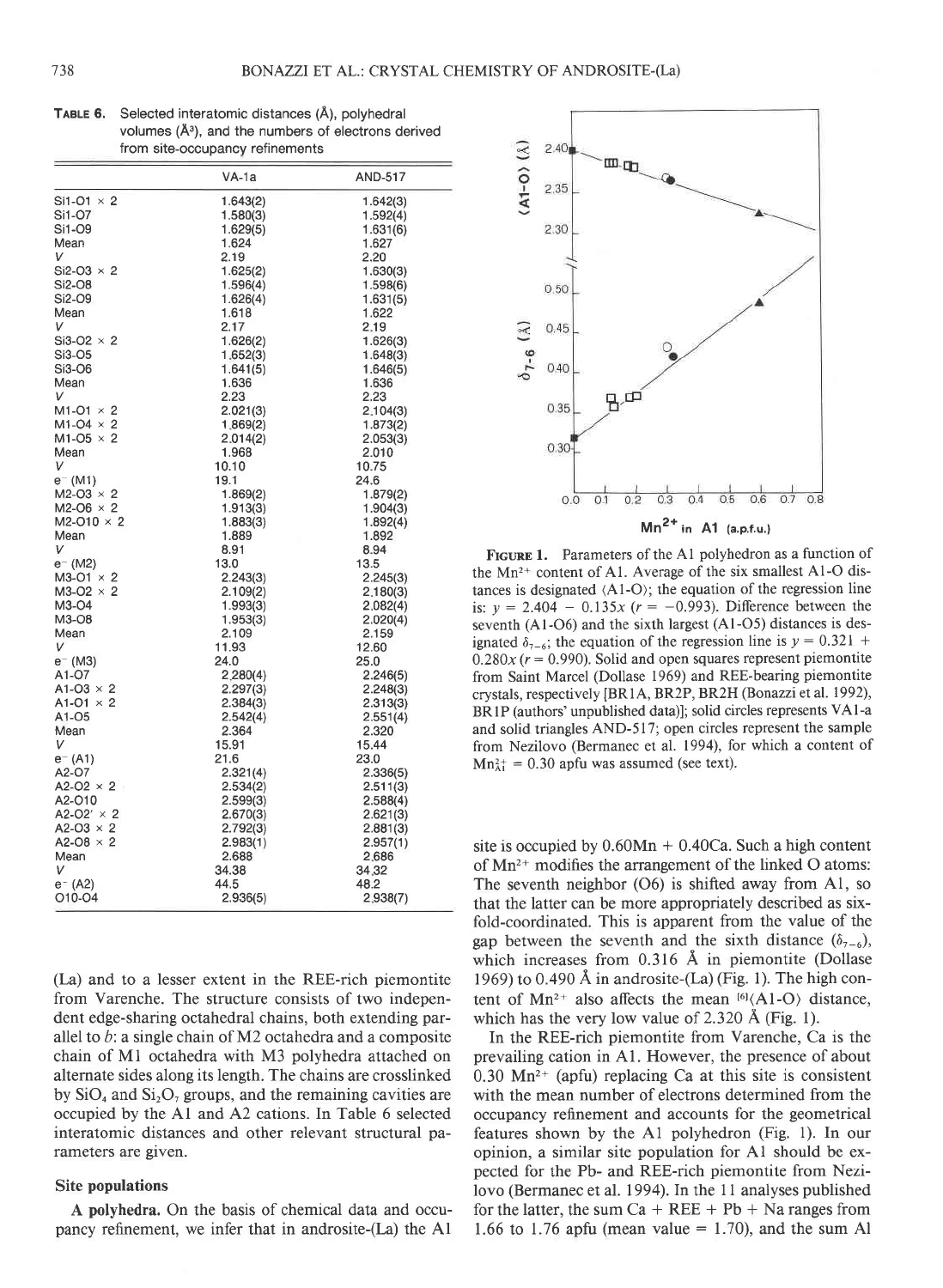$+$  Fe + Mn + Mg + Zn exceeds 3 apfu, ranging from 3.21 to 3.30 (mean value  $= 3.27$ ). It is interesting to note that the mean distance  $^{16}$ (Al-O) and  $\delta$ <sub>7-6</sub> (2.367 and 0.431 A, respectively) closely match the values observed in the crystal VA-la.

As in the structure of the other REE-bearing epidote group minerals, Ianthanide elements are ordered in A2, mainly to compensate for the charge imbalance occurring on 02 when divalent cations prevail in M3. In androsite- (La) and, to a lesser extent, in the piemontite from Varenche, REEs are the dominant cations in 42. Sr and Th, in the amount determined with the microprobe, were assumed to enter the A2 site, Sr because of its known preference for this site (Dollase 1969; Catti et al. 1989; Bonazzi et al. 1990) and Th because it normally substitutes for lanthanides.

M octahedra. After the site assignment in the A polyhedra, a very high content of Mn  $(\approx 1.8 \text{ apfu})$  remained to be distributed between the octahedral sites in androsite-(La). Taking into account the analytical data and the exceptionally high number of electrons (24.6) detected for Ml, it was assumed that this site is almost completely filled by Mn. The observed mean distance  $\langle M1-O \rangle$  of 2.010 Å indicates that it is  $Mn^{3+}$ . The value of the  $(M3-)$  $\circ$  distance (2.159 Å) requires that almost all of the octahedrally coordinated divalent cations necessary for charge balance in the full formula unit enter the largest site, M3. In fact, considering the mean bond distance as a weighted mean of  $\langle Mn^{2+}-O \rangle$  and  $\langle Mn^{3+}-O \rangle$ , a site population for M3 of  $0.73Mn^{2+} + 0.27Mn^{3+}$  is estimated. [The following values were used:  $\langle Mn^{3+}-O \rangle = 2.058$  Å, from a very Mn-rich piemontite from Saint Marcel, Italy, having a mean number of electrons in  $M3 = 24.8$  and  $Mn/(Mn + Fe) = 0.96$  (Bonazzi 1990);  $(Mn^{2+}-O) = 2.197$ A, from the mineral described by Sokolova et al. (1991). For the M2 site, usually fully occupied by Al, the occupancy refinement yielded 13.5 electrons, corresponding to about  $4\%$  of Fe<sup>3+</sup> substituting for Al. Similarly, Tillmanns et al. (1984) found small amounts of Fe (or Mn) replacing Al in the M2 site of a piemontite from Lom (Norway). The value of 1.907 A found by Sokolova et al. (1991) for the  $(M2-O)$  mean distance could suggest that, to a small extent, the  $Fe^{3+}$  = Al substitution also occurs in khristovite-(Ce). In conclusion, in androsite-(La) two of the three octahedral sites are occupied by Mn with  $Mn^{2+}$  in M3 and  $Mn^{3+}$  in M1. Full occupancy of M1 by  $Mn^{3+}$  was obtained in synthetic piemontite crystals by Anastasiou and Langer (1977), but this has never been reported in natural crystals.

For the REE-rich piemontite from Varenche, the simultaneous presence of Mn, Fe, Mg, Al, and Cu in the octahedral sites does not permit an unambiguous determination of the cation distribution among the M sites. Nevertheless, an analysis of the bond distances and of the mean number of electrons (Table 6) provides some constraints. The mean  $M2-O$  distance of 1.889 A agrees well with the presence of only Al in the smallest octahedron of the structure. The mean  $(M3-O)$  and  $(M1-O)$  distances (2.109 and 1.968 A, respectively) are greater than the



FIGURE 2. The  $b$  lattice parameter vs. the sum of the octahedral volumes; the equation of the regression line is  $y = 5.294$  $+ 0.0128x$  ( $r = 0.979$ ). Symbols as in Figure 1.

corresponding values calculated (Bonazzi 1990) on the basis of the number of electrons and assuming a site population of only trivalent (Al,  $Mn^{3+}$ , Fe<sup>3+</sup>) cations ( $(M3-)$  $O_{\text{calc}} = 2.045$  Å and  $\langle \text{M1-O} \rangle_{\text{calc}} = 1.954$  Å). For the M3 octahedron, the large difference from the calculated value is undoubtedly due to the presence of  $Mn^{2+}$ , whereas the small but significantly larger value determined for  $(M1$ - $\mathcal{O}$  could be explained with the presence of Mg or Cu<sup>2+</sup>. These cations have very similar ionic radii and therefore would affect the interatomic distance in the same way. On the other hand, the small observed discrepancy does not justify assigning to Ml all the Mg and Cu derived from the chemical analysis. Furthermore,  $Cu^{2+}$ , like Mn<sup>3+</sup>, is a cation susceptible to Jahn-Teller distortion in sixfoldcoordinated sites and therefore should be preferentially located in the more tetragonally distorted M3 octahedron. For this reason it was assumed that Mg substitutes in Ml and Cu in M3.

On the basis of the chemical data and keeping in mind the crystal-chemical relations, the following formulas were obtained: androsite-(La):  $(Mn_{0.60}^{2+}Ca_{0.40})(REE_{0.72}^{3+}Ca_{0.24}$ - $\rm Sr_{0.04})(M_{0.96}^{3+}Al_{0.04})(Al_{0.96}M_{0.04}^{3+})(M_{0.71}^{2+}M_{0.28}^{3+}Cu_{0.01})Si_{3}O_{11}$  $(O_{0.97}F_{0.03})$ (OH), with M = 95% Mn + 5% Fe; piemontite from Varenche:  $(Ca_{0.67}Mn_{0.33}^{2+})$ (REE $_{0.50}^{3+}Th_{0.02}^{4+}Ca_{0.29}Sr_{0.19})$  $(M_{0.50}^{3+}Al_{0.34}Mg_{0.16})(Al_{1,00})(M_{0.28}^{2+}Cu_{0.13}^{2+}Al_{0.37}M_{0.22}^{3+})(Si_3O_{11})$  $(O_{0.97}F_{0.03})(OH)$ , with  $M = 60\%$  Mn + 40% Fe.

#### Unit-cell parameters

The greater  $Mn^{2+}$ ,  $Mn^{3+}$ , and  $Fe^{3+}$  contents of M sites in androsite-(La) relative to piemontite produce an expansion of the octahedra, which, in turn, results in a lengthening of the  $b$  axis. In Figure 2 the linear relation between the b parameter and the sum of the volumes of the three octahedral polyhedra ( $V_{M1+M2+M3}$ ) is shown. The value of the unit-cell volume exhibits a nonlinear increase when plotted against  $V_{M1+M2+M3}$  (Fig. 3). This is because the linkage between octahedral chains and tetrahedra becomes closer when greater amounts of  $Mn^{2+}$  and REE<sup>3+</sup> substitute for  $Ca^{2+}$ . Consequently, there are rotations of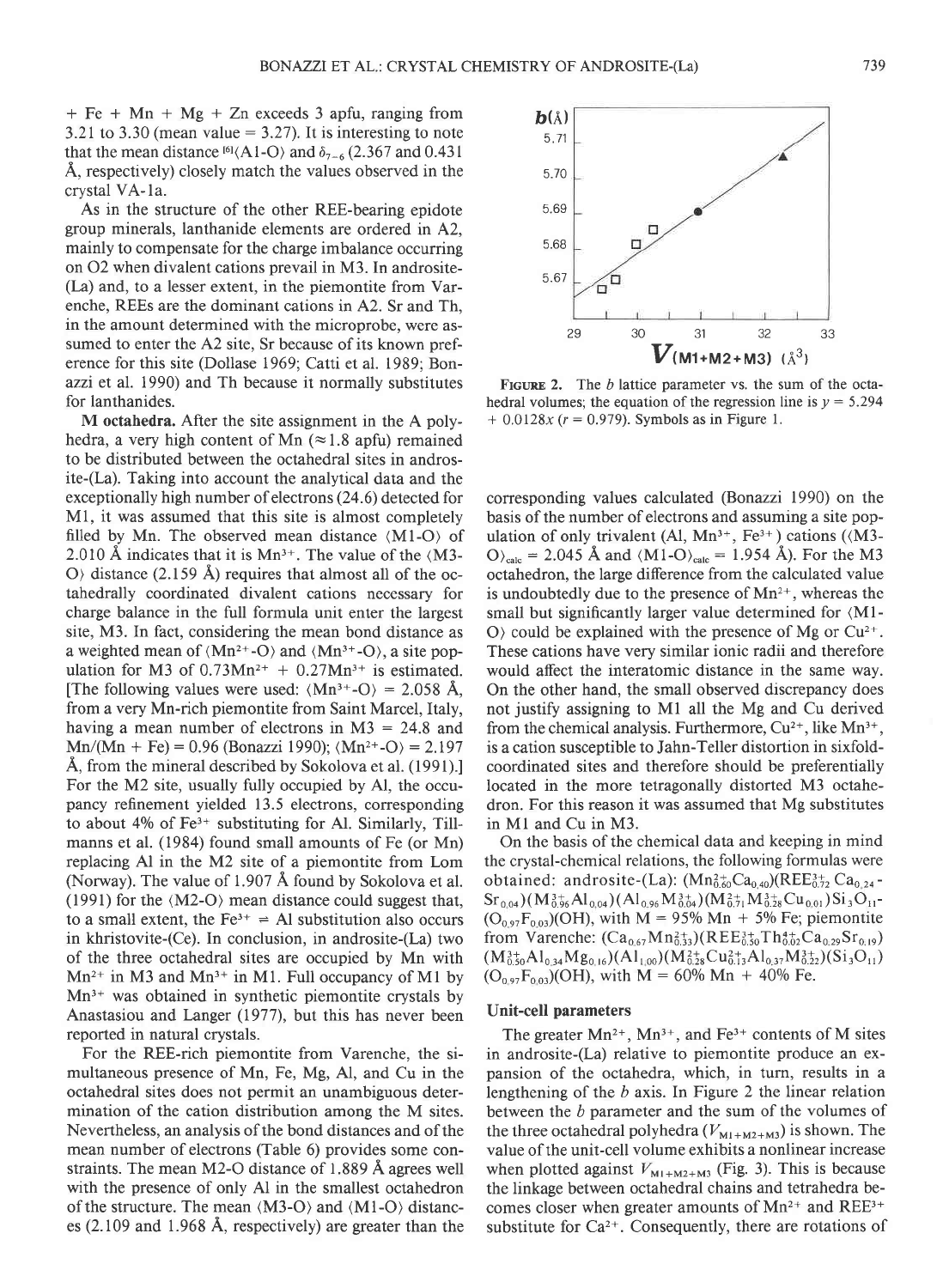

FIGURE 3. The unit-cell volume plotted against the sum of the octahedral volumes. Symbols as in Figure l.

the polyhedra, as can be seen from the trend of  $Si1-O9-$ Si2 and Si2-O8-M3 angles for the REE-bearing piemontite crystals BR2H (148.4°; 138.9°), VA-1a (146.7°; 130.8°), and androsite- $(La)$  (140.0°; 121.6°). These angles also vary significantly with increasing Fe content in members of the clinozoisite-epidote series (Carbonin and Molin 1980). The c parameter shows a more complex behavior. The entry of  $Mn^{2+}$ ,  $Mn^{3+}$ , and  $Fe^{3+}$  into the octahedra, as well as the entry of Sr into A2, causes a slight increase in  $c$ ; REEs produce the opposite effect. Therefore, the ratio of



 $REE$   $(a.p.f.u.)$ 

**FIGURE 4.** The ratio of c to the unit-cell volume  $(c/V)$  (upper line), and the angle  $\beta$  (lower line) vs. the REE content. The equations of the regression lines are  $y = 220.77 \times 10^{-4} - 7.30 \times 10^{-4}$  $10^{-4}x$  (r = -0.996) and y = 115.49 - 2.09x (r = -0.979), respectively. Symbols as in Figure l.



FIGURE 5. Value of angle  $\beta$  plotted against e<sup>-</sup>(M1)/e<sup>-</sup>(M3) (the ratio of electrons in Ml and M3). The equation of the regression line is  $y = 117.82 - 4.06x$  ( $r = -0.991$ ).

c to the unit-cell volume appears to be an accurate measure of the REE content in minerals of the piemontite-androsite series (Fig. 4). A linear correlation between the REE content and  $\beta$ , which in androsite-(La) is 113.88°, is also observed (Fig. 4). The value of  $\beta$  is linearly related to the ratio of the mean number of electrons in Ml to those in M3 (Fig. 5). In fact, the cation ordering between the Ml and M3 sites appears to be related to the REE content. The reason for this is that, in the structure of the epidote group minerals, the substitution of Fe and Mn for Al in M1 is regulated by the volume of the M3 octahedron, which shares the edge O1-O4 with the Ml octahedron (Bonazzi and Menchetti 1995). In epidote-group members containing REE, the volume of M3 is greater because of the presence of divalent cations, and, therefore, the ratio of the mean number of electrons in Ml with respect to those in M3  $[e-(M1)/e-(M3)]$  increases with REE content.

## REE distribution

As already emphasized by Deer et al. (1986), Ce in allanite is always present in greater amounts than lanthanum (Ce/La ratio generally ranges from 2:1 to 3:1) and often constitutes more than one-half of the total REEs. Dollaseite-(Ce) and dissakisite-(Ce) present an analogous trend. Conversely, androsite shows a different distribution of REEs in that La prevails slightly. The chondritenormalized REE pattern reveals a negative Ce anomaly and on the whole is very similar to that of the REEbearing piemontite from Mount Brugiana (Bonazzi et al. 1992). Furthermore, in the Pb- and REE-bearing piemontite from Nezilovo (Bermanec et al. 1994), the La content equals or exceeds that of Ce. By way of contrast in piemontite from Varenche Ce prevails, and its normalized pattern displays a flatter slope, suggesting a smaller value of HREE.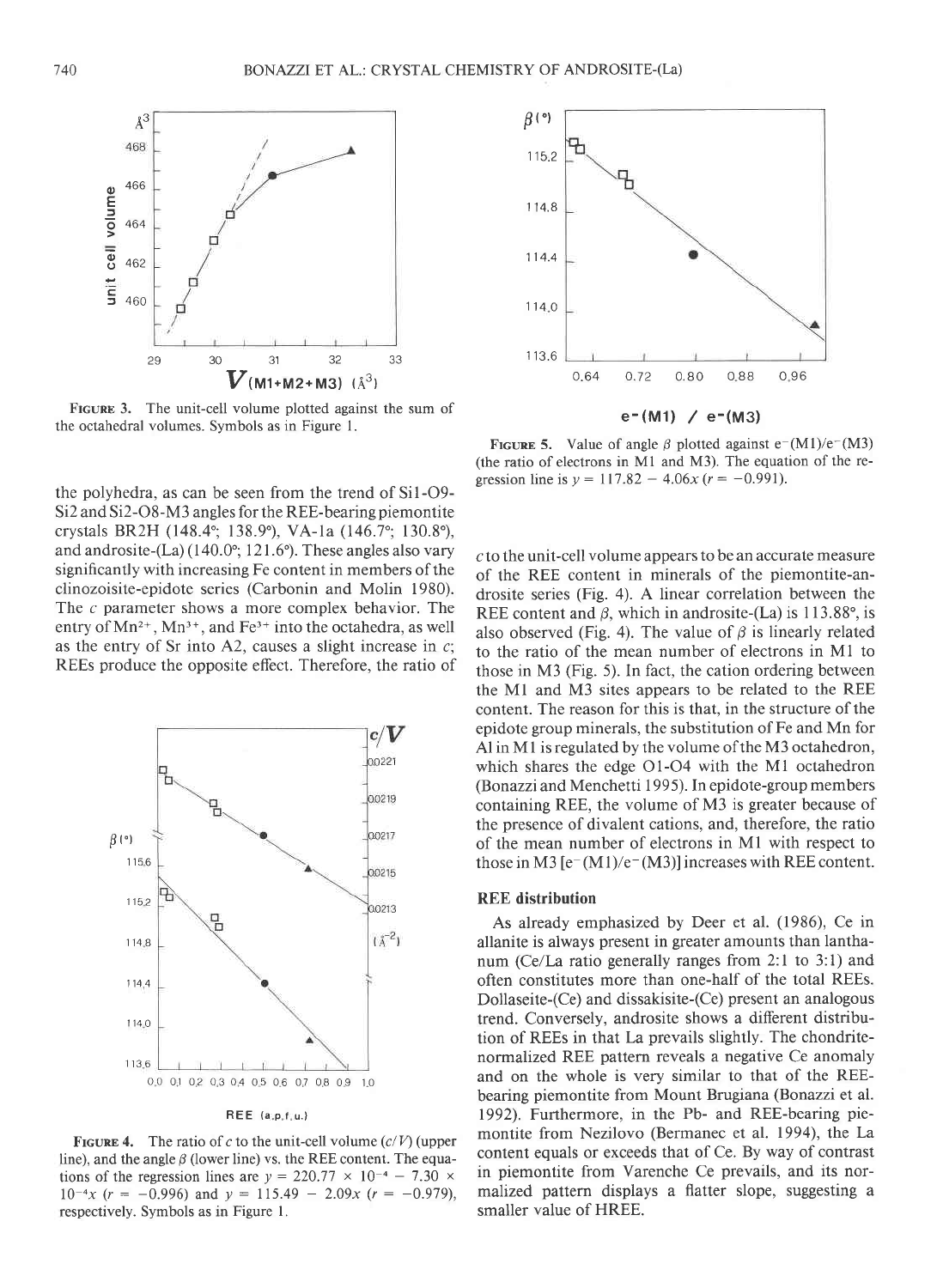#### CONCLUSIONS

The REE-rich piemontite from Varenche is intermediate in composition and structural parameters between piemontite and androsite-(La). The contents of the Al, A2, and M1 sites are consistent with the hypothesis of a complete series. Solid solution extends to strontiopiemontite, as deduced from the high Sr content (0.19 apfu), and toward the epidote-dissakisite join  $(Fe<sup>3+</sup>$  and Mg of 0.40 and 0.16 apfu, respectively).

In light of these findings, the previously described REEbearing piemontite samples from Mount Brugiana (Bonazzi et al. 1992) have variable amounts of the androsite- (La) component in solid solution.

The extremely  $Mn^{2+}$ - and  $Mn^{3+}$ -rich, Fe<sup>3+</sup>-poor composition of androsite may be caused by an Al- and Fe3\* poor bulk-rock composition and by the coexistence of androsite with braunite,  $Mn^{2+}Mn_6^{3+}SiO_{12}$ , rhodonite, and quartz. A chemical study of piemontite-bearing manganiferous metapelites and quartzites spatially associated with the Mn-rich silicate-carbonate felses in central Andros (Reinecke 1986) has shown that piemontite with maximum  $Mn^{3+}$  contents was present only in Fe<sup>3+</sup>-poor,  $Mn^{3+}$ saturated (i.e., braunite-bearing) assemblages. Higher bulkrock  $Fe<sup>3+</sup>$  contents cause decreasing  $Mn<sup>3+</sup>$  and increasing  $Fe<sup>3+</sup>$  in both piemontite (as perhaps also in androsite) and braunite and finally lead to the appearance of hematite in Fe3+-saturated assemblages. Chemical analyses of two Mnrich silicate-carbonate felses from the type locality, which lack androsite-(La) but are otherwise similar to sample 79/517 (this study), indicate that these rocks have very low Al and Fe contents and high Mn contents (Reinecke et al. 1985, Table 8: 80/40 and 80/1 14).

An  $f_0$ , value close to that of the CuO + Cu<sub>2</sub>O buffer is implied by the assemblage braunite  $+$  quartz  $+$  rhodonite in the pure Mn-Si-O system (Abs-Wurmbach et al. 1983; Figs. 4, 5a, and 5b). This estimate is larger in the natural assemblage because of major solid-solution effects of rhodonite on the braunite  $+$  quartz  $+$  rhodonite equilibrium. Following Keskinen and Liou (1979),  $f_{o_2}$  values of this magnitude stabilize piemontite,  $Ca<sub>2</sub>Mn Al<sub>2</sub>Si<sub>3</sub>O<sub>11</sub>O(OH)$ , and should also favor the incorporation of considerable  $Mn^{3+}$  in androsite-(La).

#### **ACKNOWLEDGMENTS**

The authors wish to thank Carlo Garbarino (Università di Cagliari, Italy) for his help in performing chemical analyses. Many thanks to Michael Carpenter (University of Cambridge, U.K.) for his comments on an earlier version of the manuscript. The manuscript also benefited from the careful review of Donald Peacor. The Consiglio Nazionale delle Ricerche is acknowledged for financial support for this research.

#### **REFERENCES CITED**

- Abs-Wurmbach, I., Peters, T., Langer, K., and Schreyer, W. (1983) Phase relations in the system Mn-Si-O: An experimental and petrological study. Neues Jahrbuch für Mineralogie Abhandlungen, 146, 258-279.
- Anastasiou, P., and Langer, K. (1977) Synthesis and physical properties of piemontite  $Ca_2Al_{3,p}Mn_p^3+(Si_2O_7/SiO_4/O/OH)$ . Contributions to Mineralogy and Petrology, 60, 225-245.

Baldelli, C., Dal Piaz, G.V., and Polino, R. (1983) Le quarziti a manga-

nese e cromo di Varenche-St. Barthèlemy, una sequenza di copertura oceanica della falda piemontese. Ofioliti, 8, 208-221.

- Bermanec, V., Armbruster, T., Oberhänsli, R., and Zebec, V. (1994) Crystal chemistry of Pb- and REE-rich piemontite from Nezilovo, Macedonia. Schweizerische mineralogische-petrographische Mitteilungen, 74, 32r-328.
- Bonazzi,P (1990) Nuovi dati chimici e cristallografico-strutturali ricavati da campioni di clinozoisite-epidoto e piemontite: Considerazioni inerenti alla cristallochimica dei minerali del gruppo. Tesi di dottorato, Dipartimento di Scienze della Terra, Università di Firenze, Florence, Italy.
- Bonazzi, P., Menchetti, S., and Palenzona, A. (1990) Strontiopiemontite, a new member of the epidote group, from Val Graveglia, Liguria, Italy. European Journal of Mineralogy, 2, 519-523.
- Bonazzi, P., Garbarino, C., and Menchetti, S. (1992) Crystal chemistry of piemontites: REE-bearing piemontite from Monte Brugiana, Alpi Apuane, Italy. European Journal of Mineralogy, 4, 23-33.
- Bonazzi. P.. and Menchetti, S. (1995) Monoclinic members of the epidote group: Effects of the Al = Fe<sup>3+</sup> = Fe<sup>2+</sup> substitution and of the entry of REE3\*. Mineralogy and Petrology, 53, 133-153.
- Carbonin, S., and Molin, G. (1980) Crystal-chemical considerations on eight metamorphic epidotes. Neues Jahrbuch fiir Mineralogie Abhandlungen, 139,205-215.
- Catti, M., Ferraris, G., and Ivaldi, G. (1989) On the crystal chemistry of strontian piemontite with some remarks on the nomenclature of the epidote group. Neues Jahrbuch fiir Mineralogie Monatshefte, 357 -366.
- Dal Piaz, G.V<sub>+</sub> (1988) Revised setting of the Piedmont zone in the northern Aosta Valley, Western Alps. Ofioliti, 13, 157-162.
- Deer, W.A., Howie, R.A., and Zussman, J. (1986) Disilicates and ring silicates. In Rock-forming minerals, vol. 1B (2nd edition). Longman, Harlow. U.K.
- Dollase, W.A. (1969) Crystal structure and cation ordering of piemontite. American Mineralogist, 54, 710-717.
- Downs, R T., Bartelmehs, K.L., Gibbs, G V., and Boisen, M.B., Jr. (1993) Interactive software for calculating and displaying X-ray or neutron powder diffractometer patterns of crystalline materials American Mineralogist, 78, I 104-l 107.
- Drake, M.J., and Weill, D.F. (1972) New rare earth elements standards for electron microprobe analysis. Chemical Geology, 10, 179-181.
- Grew, E.S., Essene, E.J., Peacor, D.R., Shu-Chun, Su, and Asami, M. (1991) Dissakisite-(Ce), a new member of the epidote group and the Mg analogue of allanite-(Ce), from Antarctica. American Mineralogist, 76, 1990-1997.
- Ibers, J.A., and Hamilton, W.C., Eds. (1974) Intemational tables for X-ray crystallography, vol. IV, 366 p. Kynoch, Birmingham, U.K.
- Keskinen, M., and Liou, J.G. (1979) Synthesis and stability relations of Mn-Al piemontite, Ca<sub>2</sub>MnAl<sub>2</sub>Si<sub>3</sub>O<sub>12</sub>(OH). American Mineralogist 64, 317-328.
- Kramm, U. (1979) Kanonaite-rich viridines from the Venn-Stavelot Massif, Belgian Ardennes. Contributions to Mineralogy and Petrology, 69, 387-395.
- Mandarino, J.A. (1976) The Gladstone-Dale relationship: Part I. Derivation of new constants. Canadian Mineralogist, 14, 498-502.
- Marthaler, M., and Stampfli, G.M. (1989) Les Schistes lustrés à ophiolites de la nappe du Tsaté: un ancien prisme d'accrétion issu de la marge active apulienne? Schweizerische mineralogische-petrographische Mitteilungen, 69, 2ll-216.
- North, A.C.T., Phillips, D.C., and Mathews, F.S. (1968) A semiempirical method of absorption correction. Acta Crystallographica, A24, 351-3s9.
- Pautov, L.A., Khvorov, P.V., Ignatenko, K.I., Sokolova, E.V., and Nadezhina T.N. (1993) [Khristovite-(Ce)(Ca,REE)REE (Mg,Fe) MnAl- $Si<sub>3</sub>O<sub>11</sub>(OH)(F,O)$ ]. Proceedings of the Russian Mineralogical Society, 122(3), 103-lll (in Russian) (not seen; abstract quoted in Mineralogical Abstracts, 45, 377, 1994).
- Peacor, D.R., and Dunn, P.J. (1988) Dollaseite-(Ce) (magnesium orthite redefined): Structure refinement and implications for  $F + M^{2+}$  substitutions in epidote-group minerals. American Mineralogist, 73, 838- 842.
- Reinecke, T. (1983) Mineralogie und Petrologie der mangan- und eisenreichen Metasedimente von Andros, Kykladen, Griechenland, 256 p.